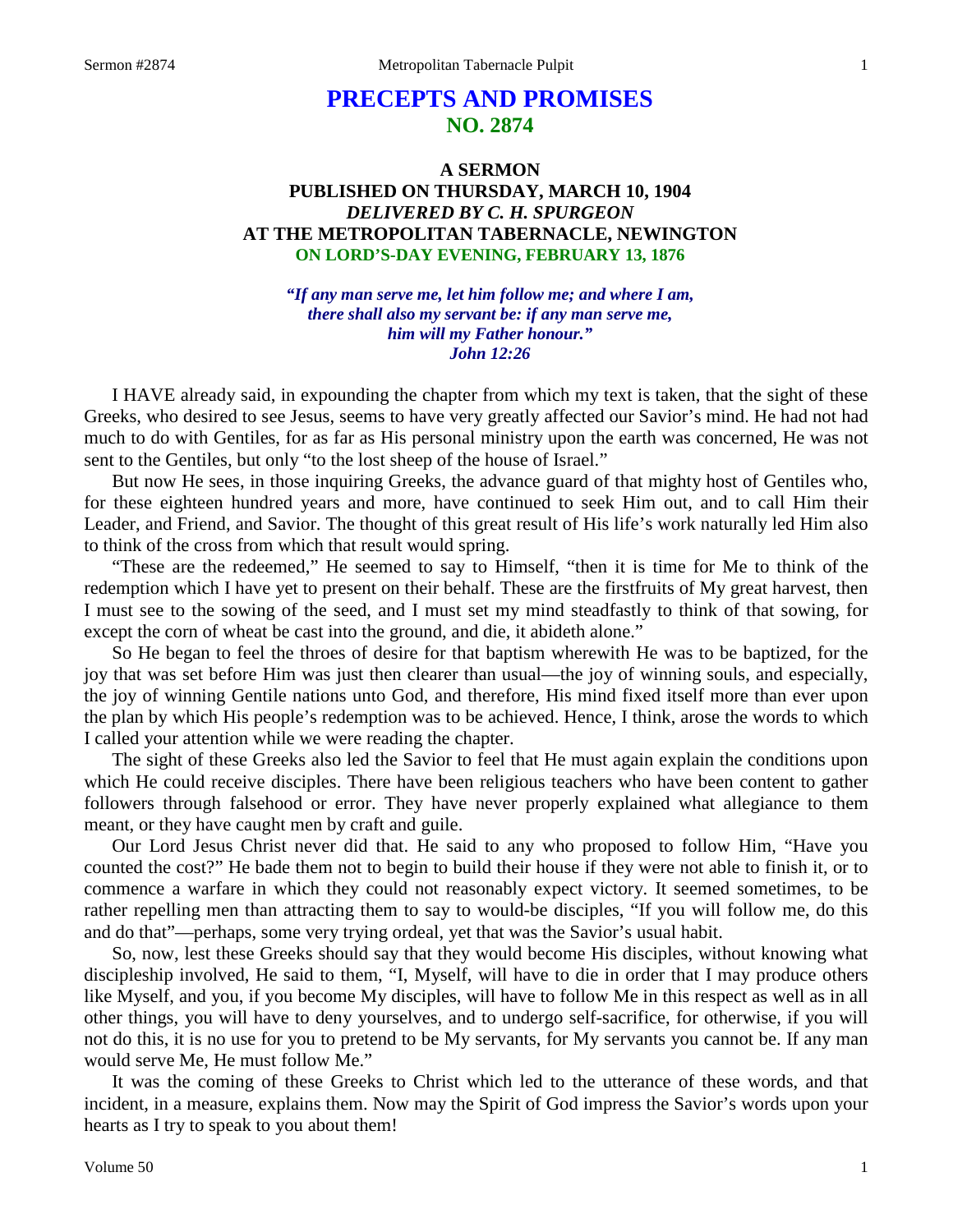Our text is divided into three sentences. The first is *a sentence of precept,* "If any man serve me, let him follow me." The second is *a sentence of precept and promise,* for to this day no scholar can tell whether it ought to be rendered, "Where I am, there *let* my servant be," or "Where I am, there *shall* also my servant be." Either may be a correct interpretation of the original, and therefore, I take it in both senses as a sentence of precept and promise. Then the third is *a sentence of pure promise,* "If any man serves me, him will my Father honor."

**I.** First then, we have A SENTENCE OF PRECEPT. "If any man serve me, let him follow me."

The Greek term used here might be translated, "If anyone will become a deacon—do a deacon's work, be my minister, my servant, and wait upon me—then, let him follow me;" by which is intended, first, that *if you become Christ's servant, you must obey Him*. This does not seem to occur to many professing Christians. They say they are Christians, and therefore, Christ's servants, yet they dare to sit in judgment upon Him, and upon His precepts.

They are a law unto themselves, they obey this precept because they like it, and they disobey that other precept because they do not like it. They call Him Master and Lord, but He is not really their Master and Lord, for they do not obey Him. Paul rightly says, "To whom ye yield yourselves servants to obey, his servants ye are to whom ye obey," but if you simply take the name of Christ upon you, and call yourself His servant, yet do not obey Him, but follow your own whim, or your own hereditary prejudice, or the custom of some erroneous church, you are no servant of Christ. If you really are a servant of Christ, your first duty is to obey Him.

In the church of Christ, He is the only Legislator. Not all the bishops, and clergy, nor the whole church, if it could be summoned in one solemn conclave, could pass an ordinance that would have even the slightest force upon a Christian's conscience, if it were contrary to the teachings of Christ Himself. There is but one Head of the church—one spiritual Rabbi, and infallible Teacher, and that is the Lord Jesus Christ Himself, and we are to understand, when we enter His church, and enlist under His banner, that we are to serve Him, and Him alone.

We may serve others, as far as they are commissioned by Him, and as far as what they say is in harmony with His teaching, but no farther, for "one is your Master, even Christ, and all ye are brethren." Did you understand that, young man, when you became a Christian? Did you understand that, my sister, when you professed to be a follower of Christ? I am afraid some professing Christians did not.

I bless God that this was one of the things which I learned when first I trusted the Lord Jesus Christ as my Savior. I felt, "Now I am going to be Christ's disciple, through His grace, and I am going to do, as far as the Holy Spirit will help me, everything that I believe He commands me to do." I turned to the New Testament, and read it for myself. I did not inquire of this teacher or that, but said to myself, "What does Jesus say? I will find out what He has revealed as His will concerning me."

This way of acting gives a man independence of mind towards his fellow men, and at the same time, humble yet firm confidence in what he does in the sight of God. When he knows that he has submitted himself to the teaching of Christ, and that he would not knowingly hold anything that Christ would not endorse, and would not willingly either himself learn or impart to others anything that Jesus Christ does not teach, it gives him a firm footing in the things of God.

Christian men and women, do you stand thus firmly? You know that many of you do not. You have another book, besides the Bible, which is your guide. The Bible alone is not the religion of many professing Christians. It is of some, but there are many who have another book, to which they bow with almost equal reverence, and courts of law have to decide as to the shape of this garment or the other, or whether they shall turn their noses to the East or to the West, for they cannot do anything without calling in lawyers and judges.

Yet the Bible alone is quite enough, God knows, and if we did but follow its guidance, it would lead us rightly enough. I call you back, Christian men and women, to your allegiance to God's Holy Word. You owe none to any book except the one that He has given, and you are to regard no teaching but the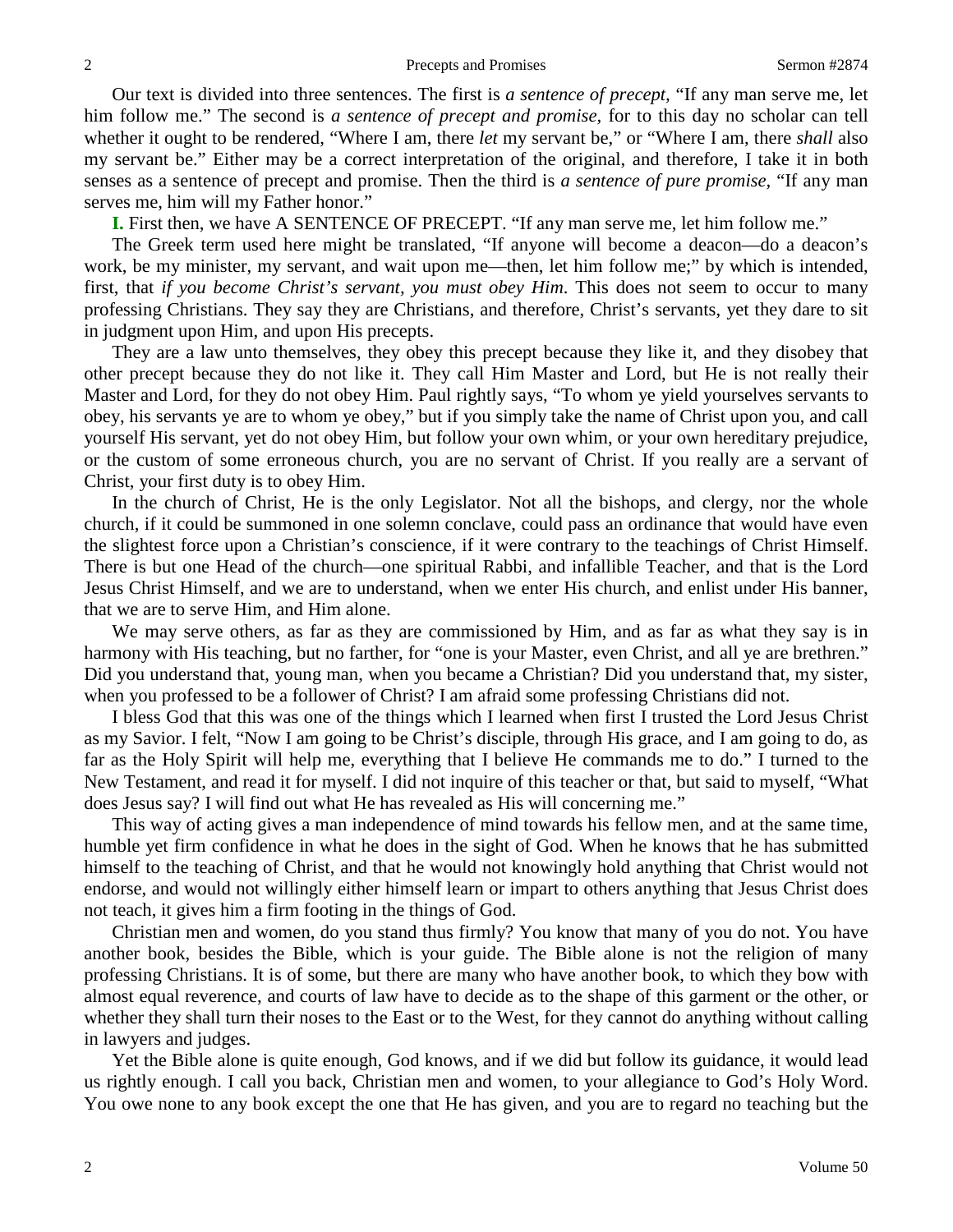#### Sermon #2874 **Precepts and Promises** 3

teaching of the Lord Jesus Christ, and that which comes to you upon His sole authority. In this respect, He says to you, "If any man serve me, let Him follow me," that is, by obedience to His commands.

The next teaching of the text is this. If any man serve Christ, *his service will be most like his Lord's when he does, as nearly as he can, what Christ did*. He is your Master, but He is also your Exemplar. Suppose that you say to Him, "Blessed Lord Jesus, I am willing to obey You, but what is Your law?" He replies, "I am My own law, imitate Me, follow Me." If you want to obey Jesus instead of merely keeping the law written upon stones, you can see the law written out in His life.

> *"My dear Redeemer and my Lord, I read my duty in Thy Word; But in Thy life the law appears Drawn out in living characters."*

If you would obey Christ, and so serve Him, be like Him, for the sum and substance of His teaching is, "Follow me." Watch then, His every footstep, and ask for grace to put your foot down where He put His. Whatever you see to be His temper under any circumstances, cultivate that temper when you are in similar circumstances. If you want to know what you should do at any special time, think what He would have done if He had been in your place, for what He would have done is what you should do.

And if you know that any course that you are pursuing would not have been pursued by Christ, and would not have been according to His mind, do not follow it any longer. If it is not in harmony with Christ's life, it is not the way for you to walk. If it is not that which you would have done if Christ stood by you, and looked at you with His tender but piercing eye of everlasting love—if it is not what you would have done in His immediate presence, do not do it, for it is clearly not what you ought to do. You are His servant, so you are to obey Him, and in order to obey Him, you are to imitate Him.

I must, however, warn you, dear friends, that if you do this—and you must, if you mean to be His faithful follower, for this is the only way of being Christ's servant, indeed and of a truth—this following of Christ will bring you into very much the same condition as that in which your Lord was, that is, you will become a marked man.

In the midst of the company that you frequent, you will be a speckled bird. You will not need to adopt any different mode of dress, for Jesus did not. He wore the common garb of the country, and dressed just like any other man of His class. He affected no singularity in meat, or drink, or language, but He was singular, essentially, because the greatest singularity under heaven is holiness. If you will just do the right, and be the right, before God, men will soon find you out, and you will first become the subject of their observation—by and by, of their reproach—perhaps also of persecution, but whatever the consequences are, this is what you have to do.

Hear what your Lord says—"If any man serve me, let him follow me." "But Lord, You had to go without the camp." "Then, follow Me there." "But Lord, You had to endure the cross." "And he, who would be my disciple, must take up his cross daily, and come and follow me." You cannot be Christ's servant if you are not willing to follow Him, cross and all.

What do you crave? A crown? Then it must be a crown of thorns if you are to be like Him. Do you want to be lifted up? So you shall, but it will be upon a cross. In following Christ, you must be prepared to suffer persecution, loss, and if need be, even death itself.

Will you have Christ as your Lord and Master on these terms? If not, you cannot have Him at all. He does not want as His followers, cowards who will sneak away from Him as soon as the first shot in the battle is fired. He does not want another Judas, who will sell Him for the price of a slave. He wants truehearted men, who are determined, out of love to His glorious character, and devotion to His divine mission, that they will follow Him because they desire to serve Him.

Our Lord would also have us understand that if we mean to be His servants, we must follow Him even to the extent of being put into the ground to die—that is, self-sacrifice, self-abnegation, and even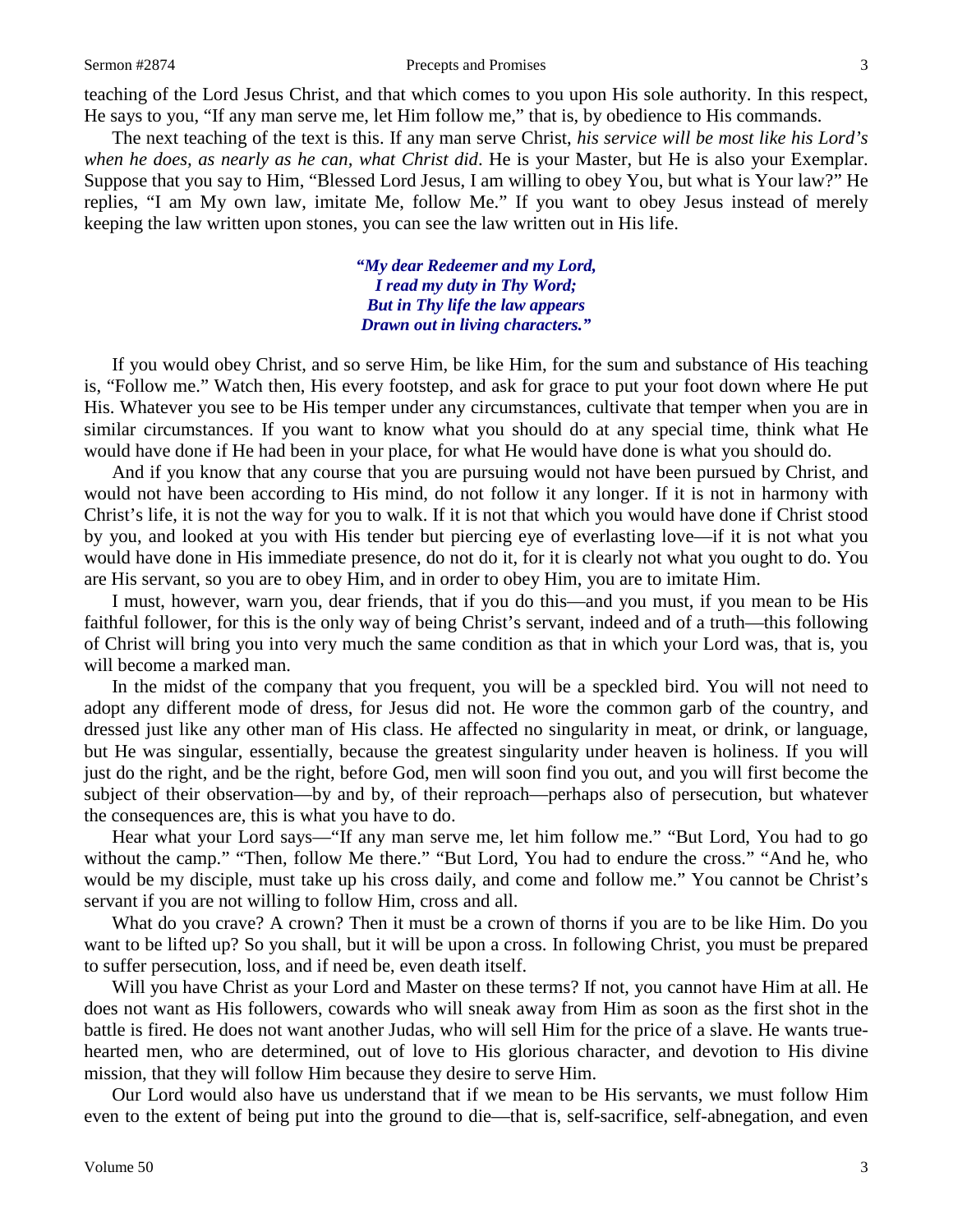self-annihilation. Our Lord Jesus Christ is at His best when He makes Himself of no reputation. I do not know any time when Christ seems as glorious as when He lays aside all His glory, and takes upon Himself all our shame, so, brethren, if you would follow Christ, you are not to bargain to be honored. On the contrary, you are to commence to strip off from yourself the garments of honor.

You are not to bargain for ease, but are to put on the harness of a warrior who will get but little rest, and who must constantly be on the watch. You are not to stipulate for this indulgence or that. What indulgence had your Lord? He had not where to lay His head. His life was spent amidst poverty and hardship. He kept nothing back from the sons of men, He emptied Himself that we might be filled. There was not a grain of self-seeking in Him. He saved others, Himself He could not save. Oh, that we had even a few Christians who were like their Master in this respect!

Few are there, in these evil days, which seem willing to sacrifice all for Christ's sake. The brave Covenanters could give up house, and home, and everything, and die for King Jesus on Scotland's bleak mountains, but we, in these easier times, are content to make money, as other people do; to live in ease and luxury, as other people do; to contribute our cheese-parings and our candle-ends to the cause of Christ, and to think that we have done a great deal if we have done even as much as that.

But where is the self-sacrifice? Where is the burying of one's self in the ground to die, like a corn of wheat? Where is the wish—the willingness—to lose reputation, to sever friendships, to sacrifice respect, to endure hardness, so that we may be true to our conscience, faithful to our Lord Jesus Christ? May the Lord soon raise up among us more men of noble principle, who will count God, and Christ, and truth, and eternity, to be worth living for, and worth dying for, and who will count all things else but loss for the excellency of the knowledge of Christ Jesus our Lord!

I will leave that first sentence of my text when I have made one more observation upon it. Perhaps somebody says, "I want to serve Christ, and I am willing to make some self-denial for His sake. I have been thinking about saving my money, and building a church or a chapel." Possibly, another friend says, "I want to serve Christ, so I should like to give a painted window in His honor."

Yes, but Christ Himself says to you, "If any man serve me, let him follow me." The very best way of serving Christ is to do just what Christ was accustomed to do, as far as that is possible to you. This is a very blessed text for a poor man, for a sick man, for an illiterate man—in fact, for every man who really wants to serve Christ.

If I want to serve Christ, what have I to do? To follow Him. If I am very ill, how am I to follow Him? Why, by bearing the affliction as patiently as He would have borne it. If I am very poor, how am I to follow Him? Why, by trusting in God, as He did. Suppose that I am very much maligned and slandered, what am I to do? I am to try to bear it as meekly as He would have borne it. You can accomplish a great deal, in that way, if you really try to do it.

You nursery maids, and you other servants who have to work hard to earn your daily bread—and you boys and girls, who are still at school—there is something that you can be, or do, or suffer, by which you may prove your love to Christ, and that something is the best way in which you can follow Him. It is sometimes the case that a person says, "I want to serve Christ, so I shall go into a nunnery, or into a monastery."

Now, let me just ask this question—Did our Lord Jesus Christ ever act like that? He said, "If any man serve me, let him follow me." Can you imagine Christ shutting Himself up in a monastery? What! The great battle of the ages to be fought, and the Captain of our salvation concealing Himself, and so setting us an example of how to be cowardly? You know He did not do that, so fight it out, man, even as He did, and do not go sneaking away and hiding yourself, under the pretence of so serving the Lord Jesus Christ. That is sheer selfishness, and there is a far better course than that for you to take. Give yourself up wholly to Jesus, and do as Jesus would have done if He had been in your place, for so you will serve Him in the best possible fashion.

**II.** Now I turn to the second clause of my text, which seems to me to be both A PRECEPT AND A PROMISE.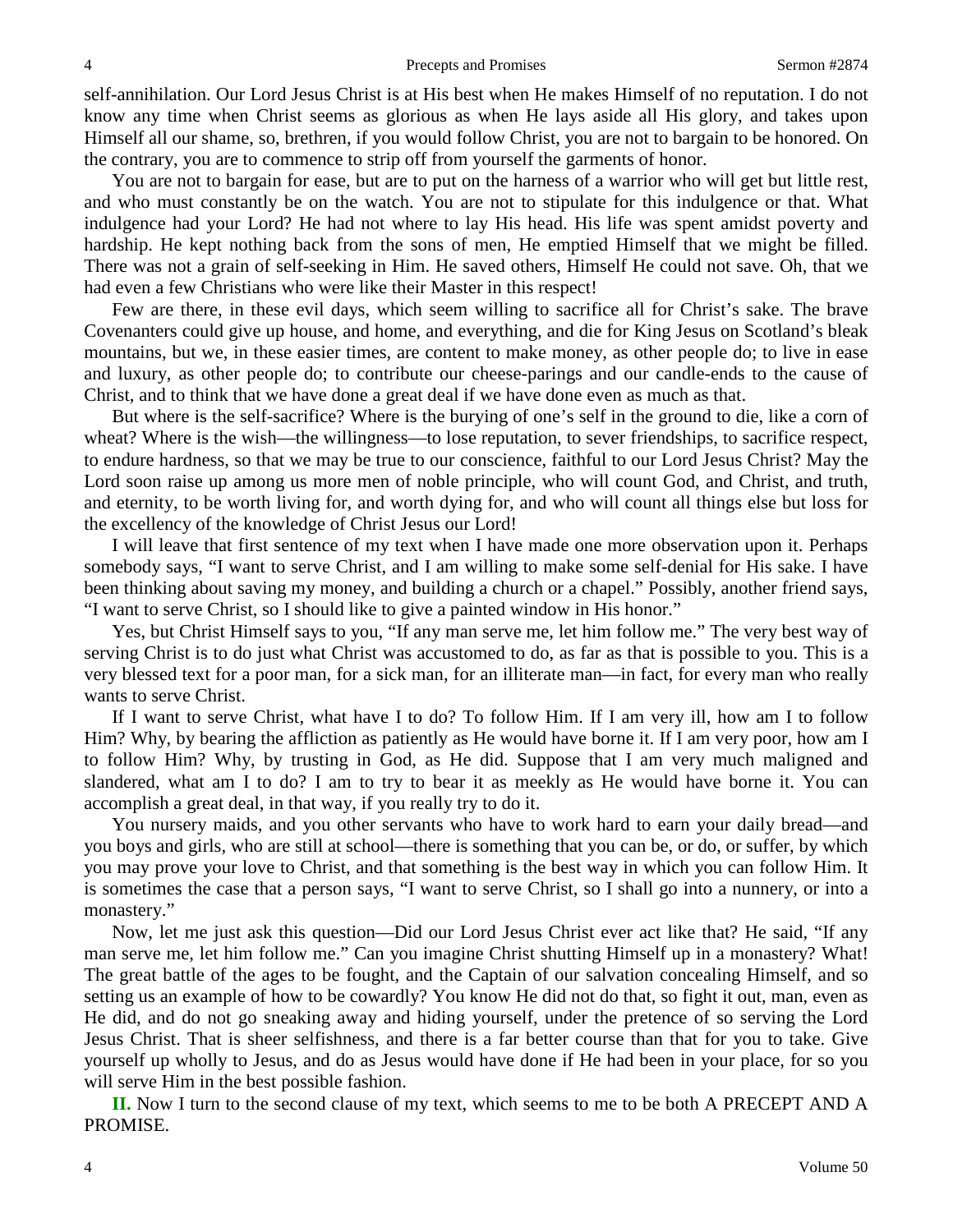First, read it as *a precept,* "Where I am, there *let* my servant be." Wherever Jesus was, and is, there you are to be, if you are really His servant.

In His relationship to God, how did Jesus stand? Well, He was wholehearted in His consecration, be you likewise. He began His public life by being baptized in Jordan, saying to John, "Thus it becomes us to fulfill all righteousness." You act in the same way if you are really His servant. He came out into the midst of mankind to bear witness for God's truth, and He kept on bearing that witness, and was content to be found in His place, as the faithful Witness, when the time came for Him to seal His testimony with His blood. Be you a witness-bearer for Him, whatever that witness bearing may cost you.

#### *"Cold mountains and the midnight air Witnessed the fervour of His prayer;"—*

so let midnight witness the fervor of your prayer too. The attitude of Jesus towards God is shown by His saying in the garden of Gethsemane, "Not as I will, but as thou wilt." Servant of Christ, be you also found in the same attitude, bow before the Lord in the spirit of resignation to His holy will even though it should bring the death-sweat to your brow. Whatever it involves, mind that you say to God, "Thy will be done." Wherever you see the Lord Jesus Christ in His relationship towards God—with the one exception of His substitutionary sacrifice for sinners, in which you cannot follow Him—in everything else, if you would really serve Him, follow Him, where the Master is there let His servant be.

Then next, what was Christ's position with regard to men? He was in the midst of them, and in all His relationships He was always the example of what His servants should be. As a child, He was subject to His parents. Godly children, that is what Christ would have you also to be. As a child, He grew in the knowledge and understanding of the Word, and in favor with God and with men. So seek, dear young people, to be always making progress in the divine life, and to be growing up, as Christ did, wellpleasing unto God.

When He had reached maturity, what was His attitude towards men? Why, He was the Lover of men, seldom angry with them, but often bearing their reproach, never selfish, but always ignoring Himself, and living entirely for others. Someone has called Him "the great Philanthropist." I hardly like such a title for Him, for He rises far above all ordinary philanthropy, yet is it true that no one else ever loved men as He loved them, and no one else ever made such sacrifices for them. Be you like to Jesus in this respect also, and wherever you see the print of His feet, seek to set your feet there.

Wherever there was a battle to be fought for truth and right, Christ was always to the front, and wherever there was reproach to be borne for God's sake, Christ was ready to bear it. The Pharisees could not silence Him; the Herodians could not make Him seek His escape. He was ready for every emergency that arose.

Did God want a Witness? There was Christ. Did man need a Teacher? There was Christ. Were men sick? He was their Physician. Were they hungry? He was their Provider. Were His disciples liable to sink in a storm? He walked on the waters, and rescued the frightened men. He was ever giving Himself to the service of men, and beloved, wherever your Master was in relation to men, there should you be.

If you can conceive of a place where Christ would not go, do not you go there. If you know of any company where Christ would not be found, do not you be found there. But if you know of a place where Christ could go, there you also can go with safety, for it is your business to be where your Master would have been if He had been in your place, and never to be where your Master would not have gone.

We have thus looked at this sentence as a precept, now let us regard it as *a promise,* "Where I am, there *shall* also my servant be." This is a very blessed promise, I do not recollect one that has more sweetness in it to my heart. We expect, brethren—unless Christ shall speedily come—we expect to die. When we fall asleep in Jesus, we shall be carried to the grave, even as Jesus was. We shall be in good company. It is, to my mind, a beautiful thought that when our Lord rose from the dead, He took off the grave clothes, and left them in His sepulcher, and He unwound the napkin that was about His head, and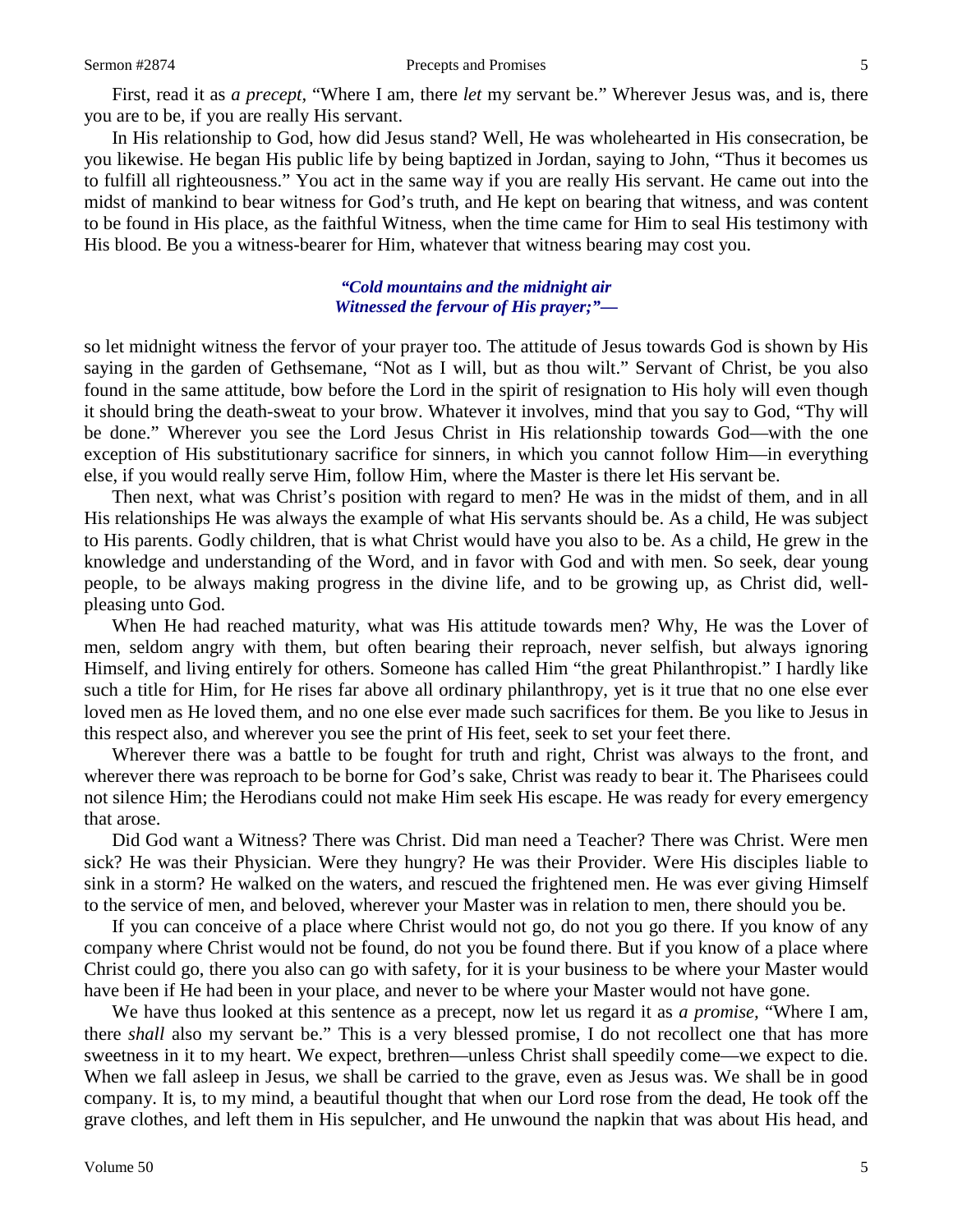laid it by itself. So the grave is not an empty tenement without furniture. Christ has left the linen in which He slept to wrap His followers in, and He has put the napkin by itself, for those who are left behind to wipe their eyes with it. We rightly sing, with good Dr. Watts—

#### *"The graves of all His saints He bless'd, And softened every bed: Where should the dying members rest, But with the dying Head?"*

Where will our spirits be when we have left the body behind? We do not know much about the unseen world, but we are content with what Richard Baxter sings—

> *"My knowledge of that life is small, The eye of faith is dim; But 'tis enough that Christ knows all, And I shall be with Him."*

Our Savior's words are certainly true, "Where I am, there shall also my servant be." Some people are anxious to know more concerning the condition of the redeemed between death and the resurrection, but my dear brethren, I am satisfied to know that I shall be with Jesus, where He is. I feel like the little child, who had been a long while away from its mother, and who was told that it should soon go home to her. That was all the child wanted, to be in mother's bosom, and all I want is to be with Jesus. This He has promised us, and this is our comfort, "Where I am, there shall also my servant be." As soon as ever we fall asleep in Him, absent from the body, we are present with the Lord.

What about the resurrection? Well, Jesus rose, and so, in due time, our bodies shall also rise. These very bodies of ours—for Christ has redeemed not a part of our manhood, but the whole of it, and these bodies of ours are the temple of the Holy Ghost—they shall rise again, and in our flesh we shall see God, and so shall we be "for ever with the Lord."

But what is heaven, brethren, and what will eternal glory be? Although eye hath not seen, nor hath ear heard, nor heart of man conceived what God hath prepared for them that love Him, He hath revealed it unto us by His Spirit, at least in part, but it is enough for us to know that we shall be with Jesus, where He is, that we may behold His glory.

It is wonderful what new discoveries are constantly being made, many books have come out, lately, filled with what I believe to be nothing but rubbish, but for my part, I do not care about where I am going to be in the millennium or afterwards, for I know that I shall be with my Lord, and I want nothing else.

I do not stipulate for a golden harp, or a place by the sea of glass, I do not ask even to be among the angels, I am quite content with my Lord's promise, "Where I am, there shall also my servant be." My Lord and I shall fare alike, and it will do for me if it will do for Him. Are you not of the same mind, beloved, and is not this all you wish to know about the future, that you shall be with Him, where He is, and behold His glory?

**III.** Now thirdly, we have A SENTENCE WHICH IS ALTOGETHER A PROMISE, "If any man serve me, him will my Father honour."

Brethren, if you serve Christ in the way I have feebly tried to describe, that is, by an out-and-out consecration of yourself to Him, and to His service, you will not get much honor among men. You know what many want at the present day in a minister. He must have no principles at all, or if he has any, he must keep them to himself, and never say anything about them.

Above all, he must be perfectly unsectarian, and never say a word against any error. Do you not know that it is uncharitable to attack what others believe? Preach always what everybody would like you to preach. If you see anything wrong, put the telescope up to your blind eye, as Nelson did, then you will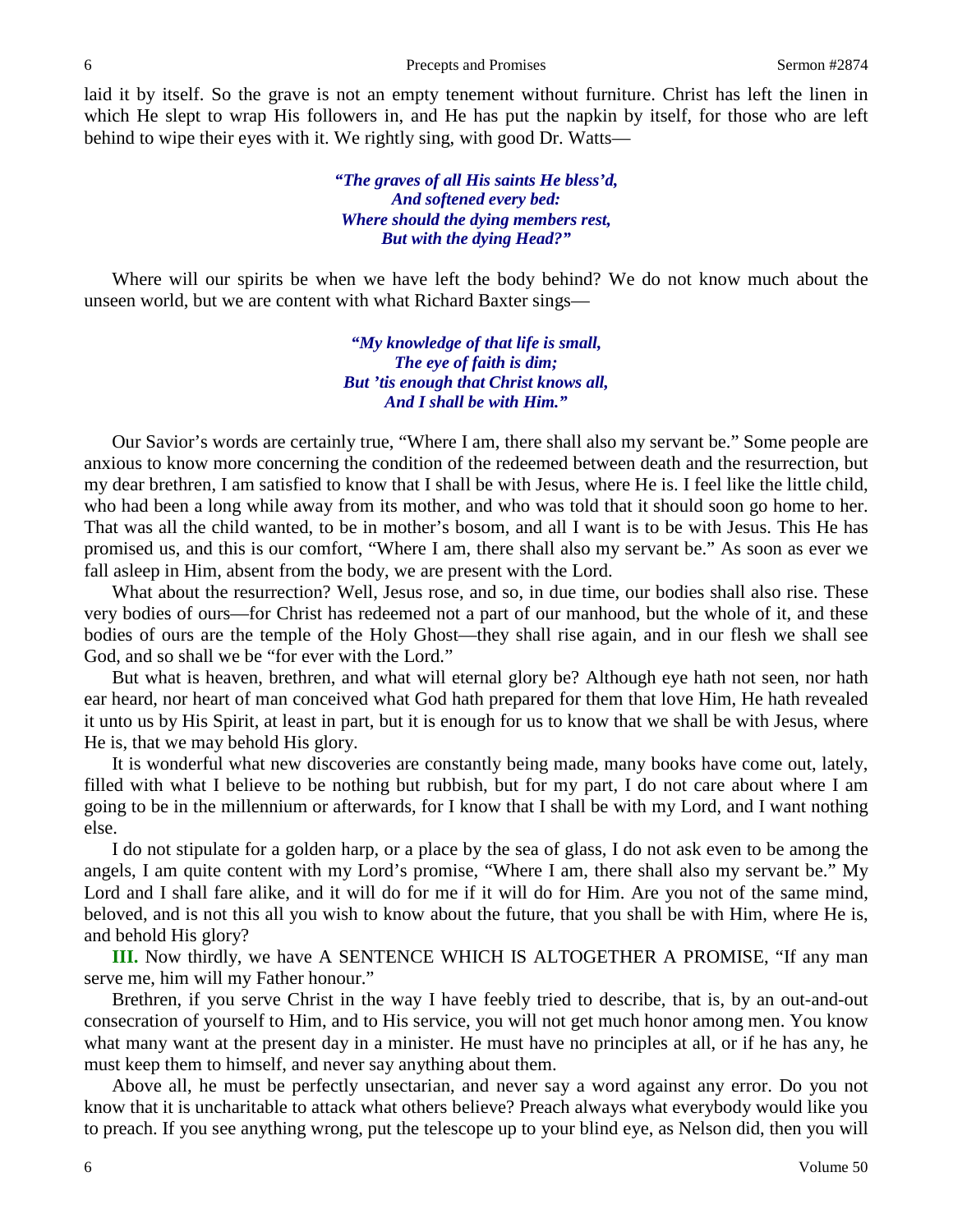find all the brethren will praise you because you praise them. Pat them on the back, and they will pat you on the back, and you will get through the world very smoothly. I know that path, and I know how many friends we might have if we would but follow it—wriggle in and out, and be anything, and everything, or nothing, just to suit the tastes of others.

But brethren, if you believe anything to be true, and stick to it, some will call you sectarian, and others will be offended at you, but mark this, if you do not get any praise from men for clinging to the right, you will have an easy conscience. I would sooner have all the demons in hell enraged against me, and all the dogs on earth howling at me, than feel that I had kept back anything I believed to be true.

If we do what our conscience tells us is right. If we serve Christ outright, and follow Him fully, *God will honor us by setting His seal upon our work*. If you preach Christ, and not the fancies of men, God will give you souls, make you useful, and help you to build up His people. That is the honor which you will receive. Faithfulness will not be without its reward. "In due season, ye shall reap, if ye faint not."

Then, by and by, it will come to pass that even those, who censured you as too strict, too punctilious, and perhaps, litigious, will come round to see that you are truthful and right, and so, *God will give you honor in their sight*. It is wonderful how even bad men are compelled to honor consistency and uprightness. They may hate it, but they respect it. Whereas, if you do not follow Christ fully, and do not act as His servants should, God will not honor you, neither will men do so long, for they will find you out, and then they will drive you from them in derision.

*The best honor that comes from God will come to His people by and by*. I have been thinking over those words, "If any man serve me, him will my Father honour" and I feel that I cannot preach from them at all. What would some people think if the Queen were to honor them? But what is that compared with our Father, who is in heaven, honoring us? I do not know whether you can conceive what it means, I cannot.

God makes His creature love Him, but for Him to honor that creature—to put honor upon him—is something so wonderful that I am lost in contemplation of it. Yet He will do it. If you faithfully serve Jesus Christ on earth, God will bid the angels make way for you in heaven. While you live here, they will be your servants, and when you ascend to heaven, you shall have a place nearer to the eternal throne than even they have, and then, in the presence of all the holy angels, God will do you honor and your spirit shall be known among them as one that God loves.

"What shall be done unto the man whom the king delighteth to honour?" was the question asked of old, but I put another question, "What shall be done unto the man whom the eternal God, the Creator, the Possessor of heaven and earth, delights to honor?" Do you aspire to that honor? Are you ambitious to share it? Then you have only to do this, serve Christ faithfully, follow Christ fully.

Some of you cannot do this—you who are not renewed in heart and life. I might as well urge the dead to dance as bid you attempt this, for you cannot do it. You must believe in Jesus, you must be born again, and receive the new life. But oh, you who have believed in Him, remember that this is your road to honor—willingness to be dishonored, willingness to be counted as the mire in the street for Christ's sake and for truth's sake! Then, let this be your strong resolution that come what may, Christ's life shall be your rule, Christ's word shall be your marching orders. and whether you have to die a martyr's death or not, to Him who loved you, and bought you with His blood, you consecrate yourself entirely, henceforth and forever.

May God raise up many who will feel the power of these words! If we only get a few of such men, who will follow the Lord fully, happy will be the churches to which they belong, blessed will be the age in which they live, highly privileged will be the land in which they dwell, for such men are God's heroes. These are the soldiers who will stand firm in the day of battle, and who will help to save our country from ever becoming Popish again. May we have many such men, and many such women, in every age till Jesus comes, and glory dawns! May this be your happy lot, my dear brethren and sisters, for Christ's sake! Amen.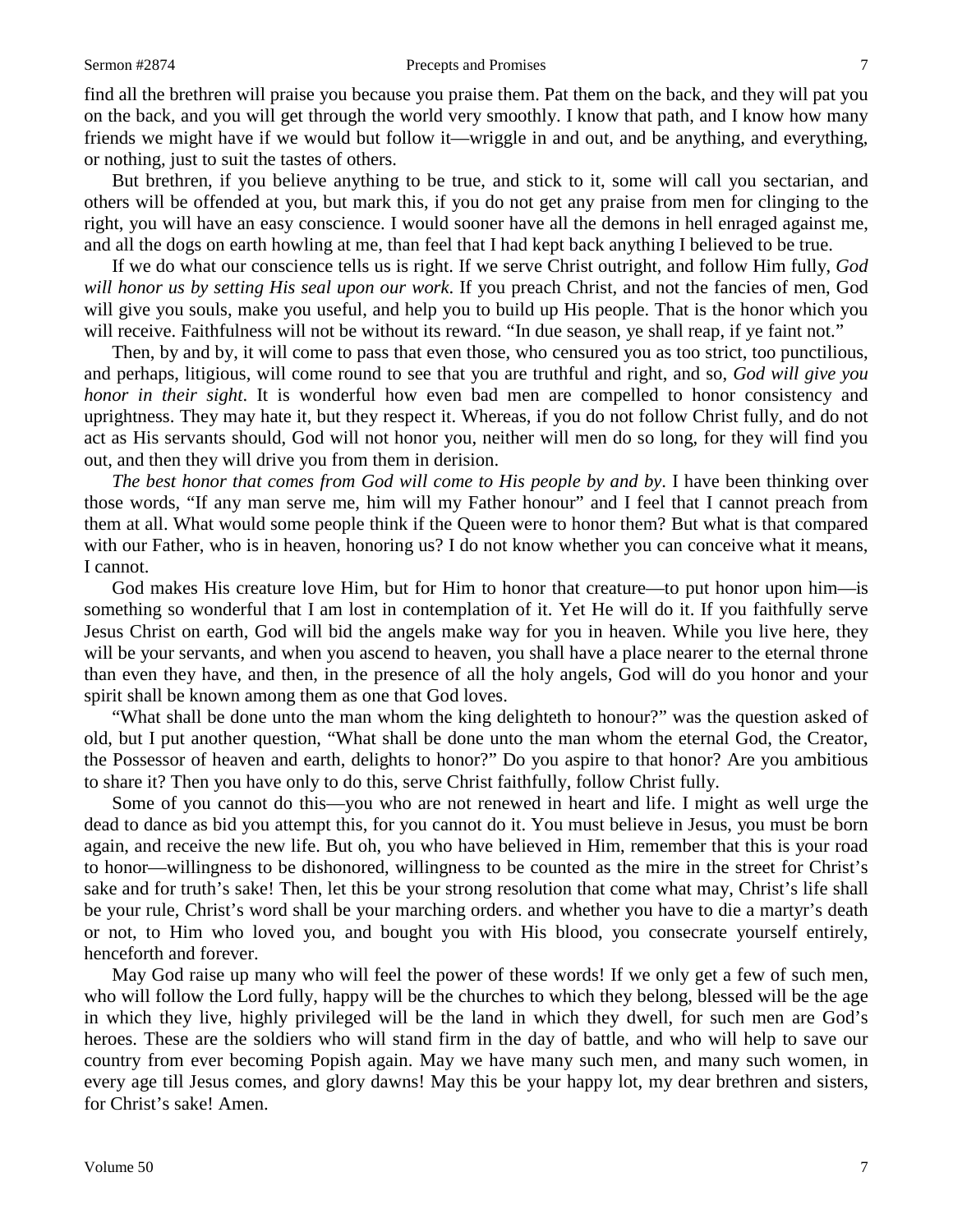#### **EXPOSITION BY C. H. SPURGEON**

### *JOHN 12:20-41*

Our Lord had raised Lazarus from the dead, and this miracle had excited great attention in Jerusalem. In consequence of this, the people had led Him in triumph through the streets, and everywhere there was great excitement. Everybody was speaking of the wonderful miracle which He had worked.

**Verses 20-21.** *And there were certain Greeks among them that came up to worship at the feast: the same came therefore to Philip, which was of Bethsaida of Galilee, and desired him, saying, Sir, we would see Jesus.*

There is no doubt that these men were Gentiles—probably proselytes. They had come up to worship at the feast, and their curiosity had been excited, and their interest had been awakened, by what they had seen and heard about Jesus. There appears to have been at least some measure of reverence for Him in their minds. Hence they addressed one of His disciples, whose purely Greek name may lead us to suppose that he had some Greek relatives, they said to Philip, "Sir, we would see Jesus."

**22-23.** *Philip comet and telleth Andrew: and again Andrew and Philip tell Jesus. And Jesus answered them, saying, The hour is come, that the Son of man should be glorified.*

They did not expect Him to say that. Surely, the coming of a few Greeks to see Him was not very much in the way of glorification. But to Him, the coming of these Greeks was a sort of prophecy of the myriads of other Gentiles who would, by and by, come to His feet, and therefore, He looked forward to that death which should be the means of their salvation. Christ came into the world to preach the Gospel, but He came on a greater errand than that, namely, to provide a Gospel that could be preached, and He knew that the time was approaching when He must provide that Gospel by dying upon the cross. See how He proceeds—

**24.** *Verily, verily, I say unto you, Except a corn of wheat fall into the ground and die, it abideth alone: but if it die, it bringeth forth much fruit.*

The preservation of the corn is the prevention of its increase, but the putting of it into the ground, the losing of it, the burial of it, is the very means of its multiplication. So, our Lord Jesus Christ must not care for Himself, and He did not. He surrendered Himself to all the ignominy of the death of the cross, He died, and was buried in the heart of the earth, but He sprang up again from the grave, and ever since then myriads have come to Him through His death, even as these Greeks came to Him in His life. Now, as it was with Christ, so is it to be with us, at least, in our measure.

**25.** *He that loveth his life shall lose it; and he that hateth his life in this world shall keep it unto life eternal.*

His love is ruinous to his true life, but to destroy self-love, to make a sacrifice of ourselves, is the truest way to really preserve ourselves.

**26-27.** *If any man serve me, let him follow me; and where I am, there shall also my servant be: if any man serve me, him will my Father honour. Now is my soul troubled; and what shall I say? Father, save me from this hour: but for this came I unto this hour.*

This seems to be a sort of rehearsal of the dread scene soon to be enacted in Gethsemane. At the sight of these Greeks, our Savior seems to have been led especially to think, as we have already said, of that death by which they, and multitudes like them, were to be redeemed. Thinking of it, He enters so fully into it, by a sort of foretaste that He feels something of the same shiver and throe of anguish which came upon Him in Gethsemane. He seems to say here, "Father, save me from this hour," just as He said there, "If it be possible, let this cup pass from me." Yet He says here, "But for this cause came I unto this hour. Father, glorify thy name"—just as He afterwards said in the garden, "Nevertheless, not as I will, but as thou wilt."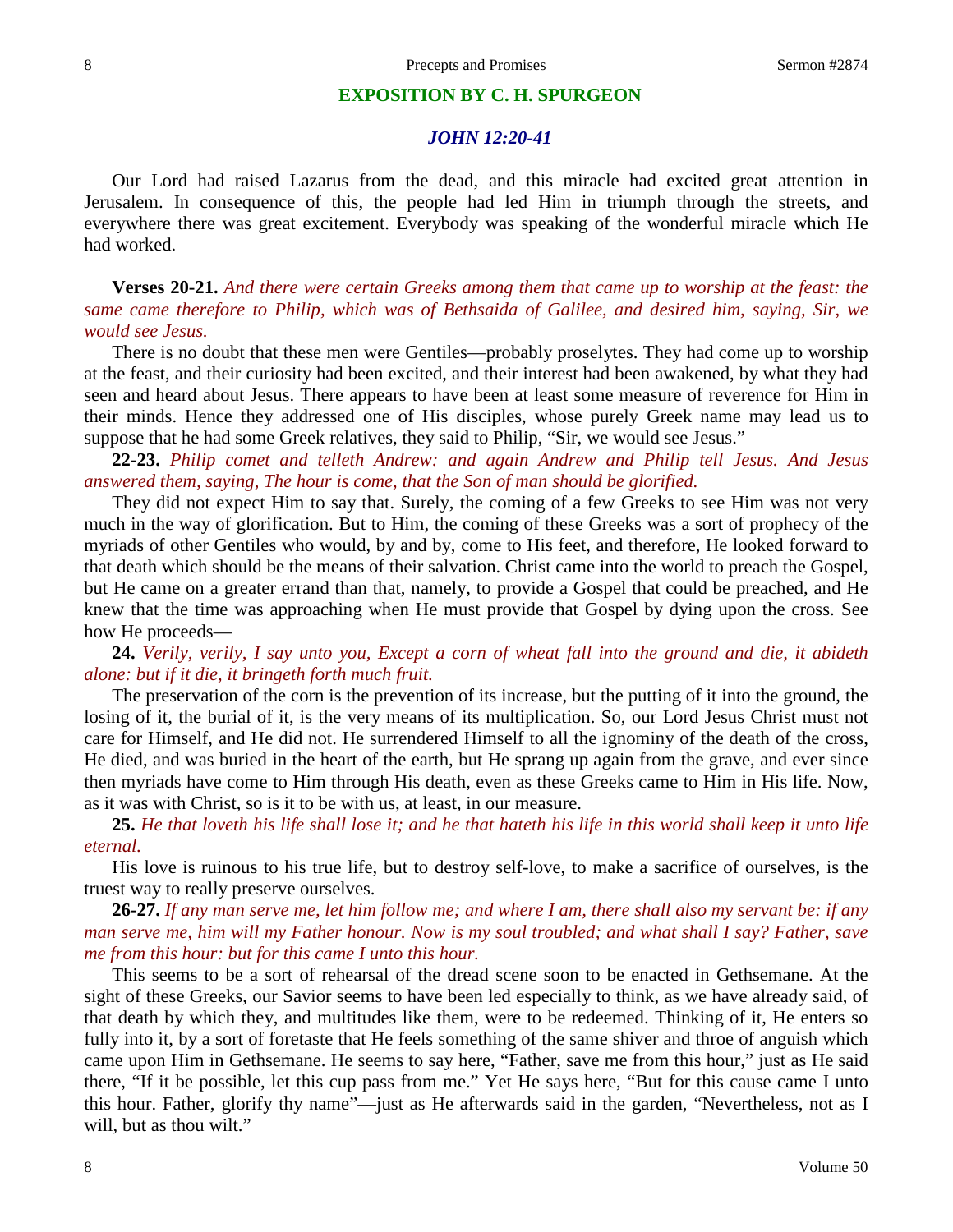## **28-29.** *Father, glorify thy name. Then came there a voice from heaven, saying, I have both glorified it, and will glorify it again. The people therefore, that stood by, and heard it, said that it thundered: others said, An angel spake to him.*

This was the third time that that mysterious voice had been heard—first, at His baptism, the second time, on the Mount of Transfiguration, and now, a few days before He died upon the cross. The voice of God had been heard on a much earlier occasion—at Sinai, and then it was attended with thunder, as it was here. Those who had not ears to understand the voice of God only perceived the loudness of its thunder peals, but there were others, like John himself, who understood what the Lord said, "I have both glorified it, and will glorify it again."

### **30-31.** *Jesus answered and said, This voice came not because of me, but for your sakes. Now is the judgment of this world: now shall the prince of this world be cast out.*

The old Roman empire seemed to stand as fast as the eternal hills, but God had come to judge the whole state of affairs as it was then in the world, and inasmuch as Christ the pure and perfect Son of God was condemned to die, that action condemned the society of that period. Yea, the whole of the ungodly world, in taking its part in crucifying Christ, bore evidence against itself, and pronounced sentence upon itself as being guilty of the death of the Christ of God. "Now shall the prince of this world be cast out." The overthrow of the usurper began from that time, and that overthrow of the devil is still going on, and blessed be God, it will reach its completion one of these days, and we shall yet rejoice in a new heaven, and a new earth, on which the trail of the serpent shall never be traced.

**32.** *And I, if I be lifted up from the earth, will draw all men unto me.*

Christ on the cross draws all men up to Himself. I have heard this text quoted as if it referred to Christ being extolled in preaching. Well, it is true that when Christ is lifted up in the ministry, there is an attractive power, but that is not the first meaning of the text. Let us read on—

**33.** *This he said, signifying what death he should die.*

He alluded to His crucifixion, which is the great attractive center of mankind.

**34-36.** *The people answered him, We have heard out of the law that Christ abideth for ever: and how sayest thou, The Son of man must be lifted up? who is this Son of man? Then Jesus said unto them, Yet a little while is the light with you. Walk while ye have the light, lest darkness come upon you: for he that walketh in darkness knoweth not whither he goeth. While ye have light, believe in the light, that ye may be the children of light.*

It is always well to use the light that we already have. If any man will use the light he already has, God will be sure to give him more. That is a good saying of an old Puritan, "If thou hast starlight, thank God for it, and He will give thee moonlight; and when thou hast moonlight, give thanks to God for it, and He will give you sunlight." And so it shall be. Nothing is worse than sinning against light. If it is only the light of conscience, even if you know it is not perfect, yet nevertheless, never sin against it, for if you do, you will quench it, and to quench the light you have, is the way to effectually prevent your having any more, "While ye have light, believe in the light, that ye may be the children of light."

**36-41.** *These things spake Jesus, and departed, and did hide himself from them. But though he had done so many miracles before them, yet they believed not on him: that the saying of Esaias the prophet might be fulfilled, which he spake, Lord, who has believed our report? and to whom hath the arm of the Lord been revealed? Therefore they could not believe, because that Esaias said again, He has blinded their eyes, and hardened their heart; that they should not see with their eyes, nor understand with their heart, and be converted, and I should heal them. These things said Esaias, when he saw his glory, and spake of him*.

There is such a thing as judicial blindness. If men can see, and yet will not see, God is at last so provoked by their wickedness that He takes away the light altogether, and removes from them the very faculty of sight. It is not surprising that it should be so, for it was so with the generation in which Christ lived. They had so long rejected the true prophet—so long refused to listen to the voice of God, that at